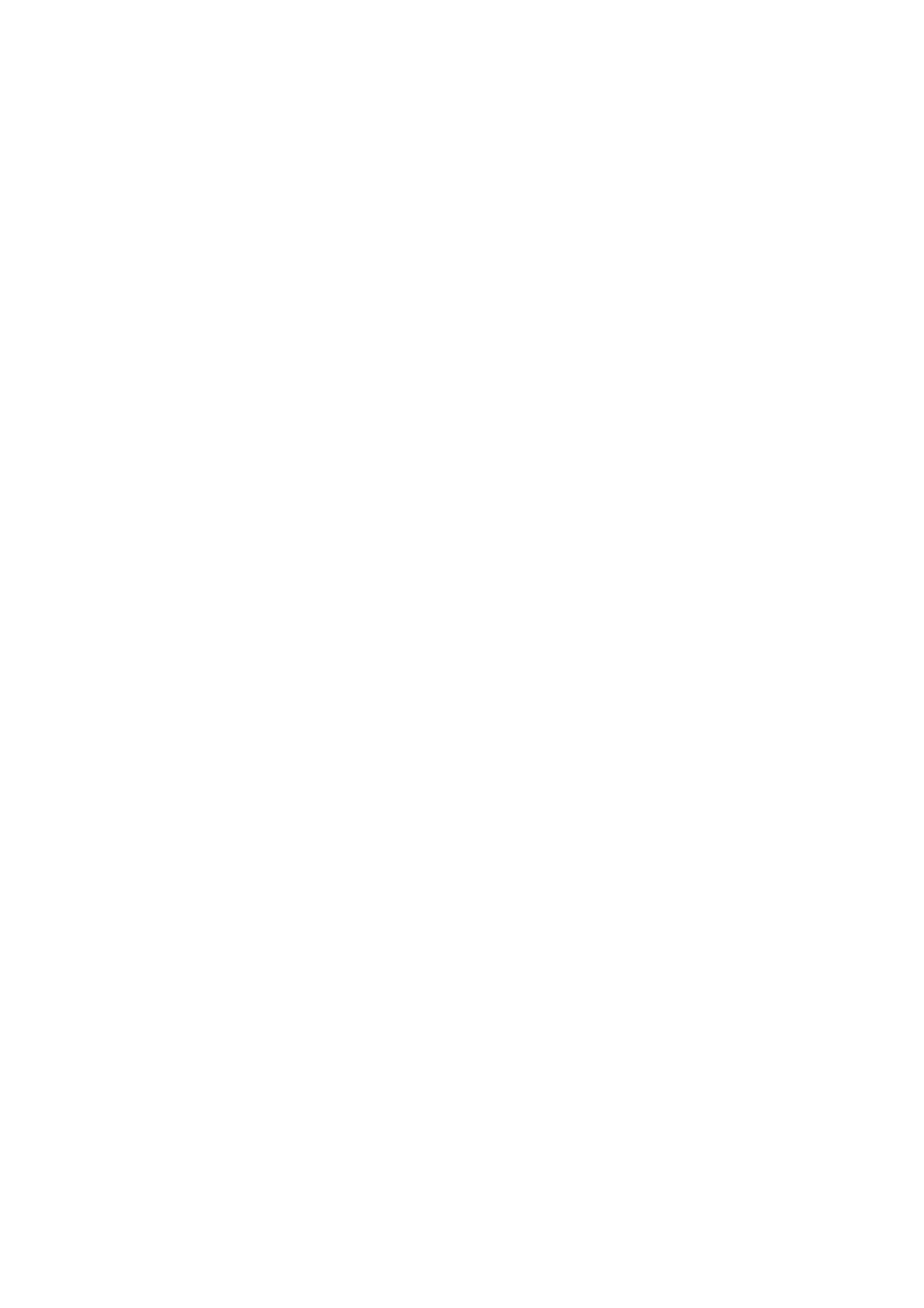## **Dynamic Crossflow Filtration**

- $\geq$  Separation of solid particles  $> 0.01$  µm (micro and ultra filtration)
- Dead end filtration: absolute clear filtrate
- $\triangleright$  High flow rates even with highly concentrated suspensions
- $\triangleright$  High end-concentrations (like firm filter cakes)
- $\triangleright$  Classification even at high concentrations
- $\triangleright$  Slimy, jelly smooth particles which are difficult to separate
- $\triangleright$  Suspensions with high viscosity, plastic or thixotrope characteristics
- Washing
- Hermetically sealed process
- Continuous operation



BOKELA

- **Cross flow (shear stress) of the suspension**  generated by a rotating agitator and not by a pump
- **Filter media** disc-shaped filter elements installed near to a rotating agitator

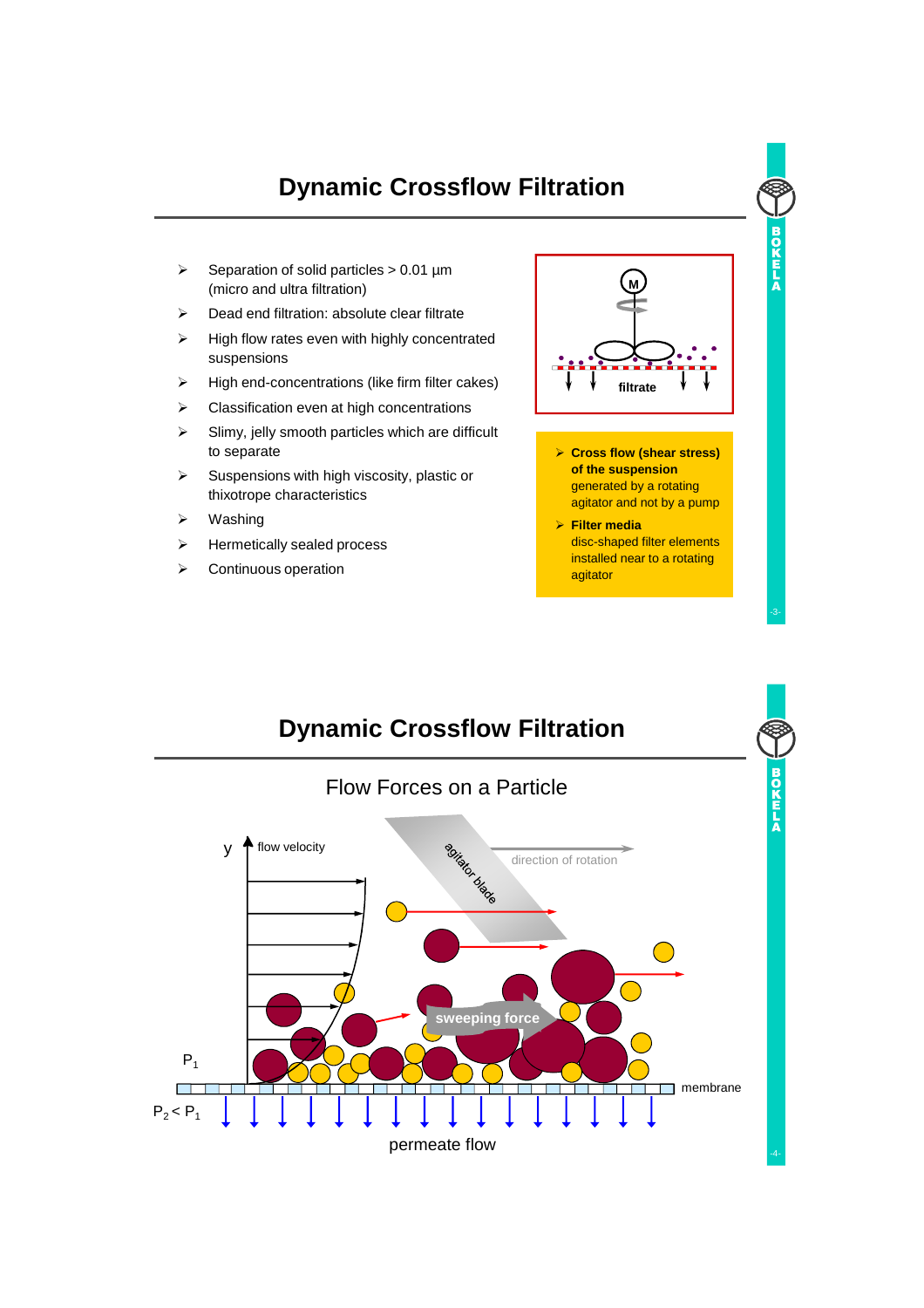

# **Dynamic Membrane Filtration**

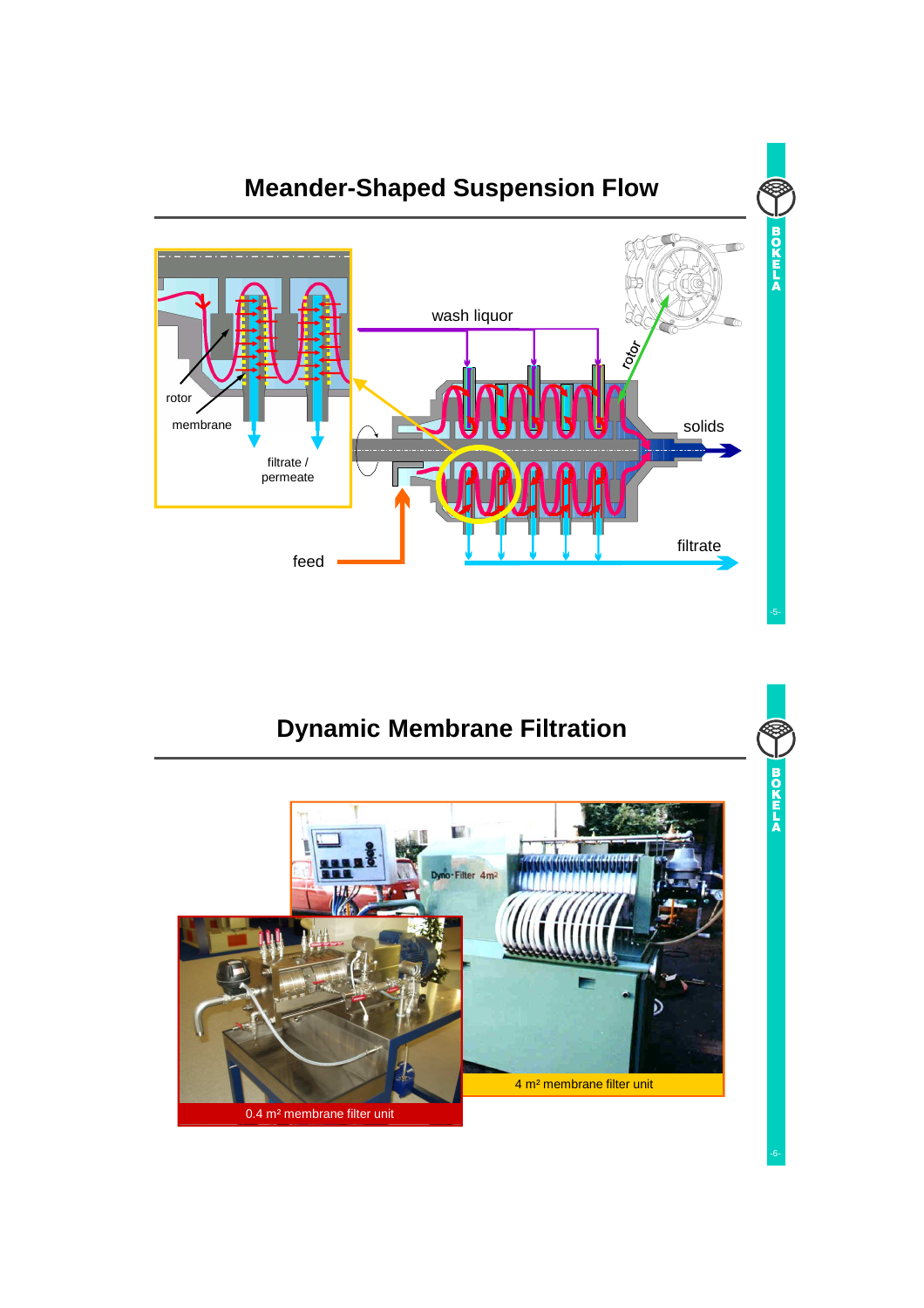

## **Dynamic Membrane Filtration**

Filtration of a White Pigment with DYNO L-Type 6-15-MF



#### **Product**

- fine pigment
- $x,50 < 1 \,\text{µm}$
- spec. surface 40 m<sup>2</sup>/g
- $c_{\text{feed}} = 13 \text{ wt-} \% \text{ DS}$

**Process requirements**

- high end concentration
- no air inclusions
- pastous flow behaviour

#### **Performance**

- 39 wt. -% DS in the concentrate
- viscosity 25,000 mPas
- 

**BOKELA**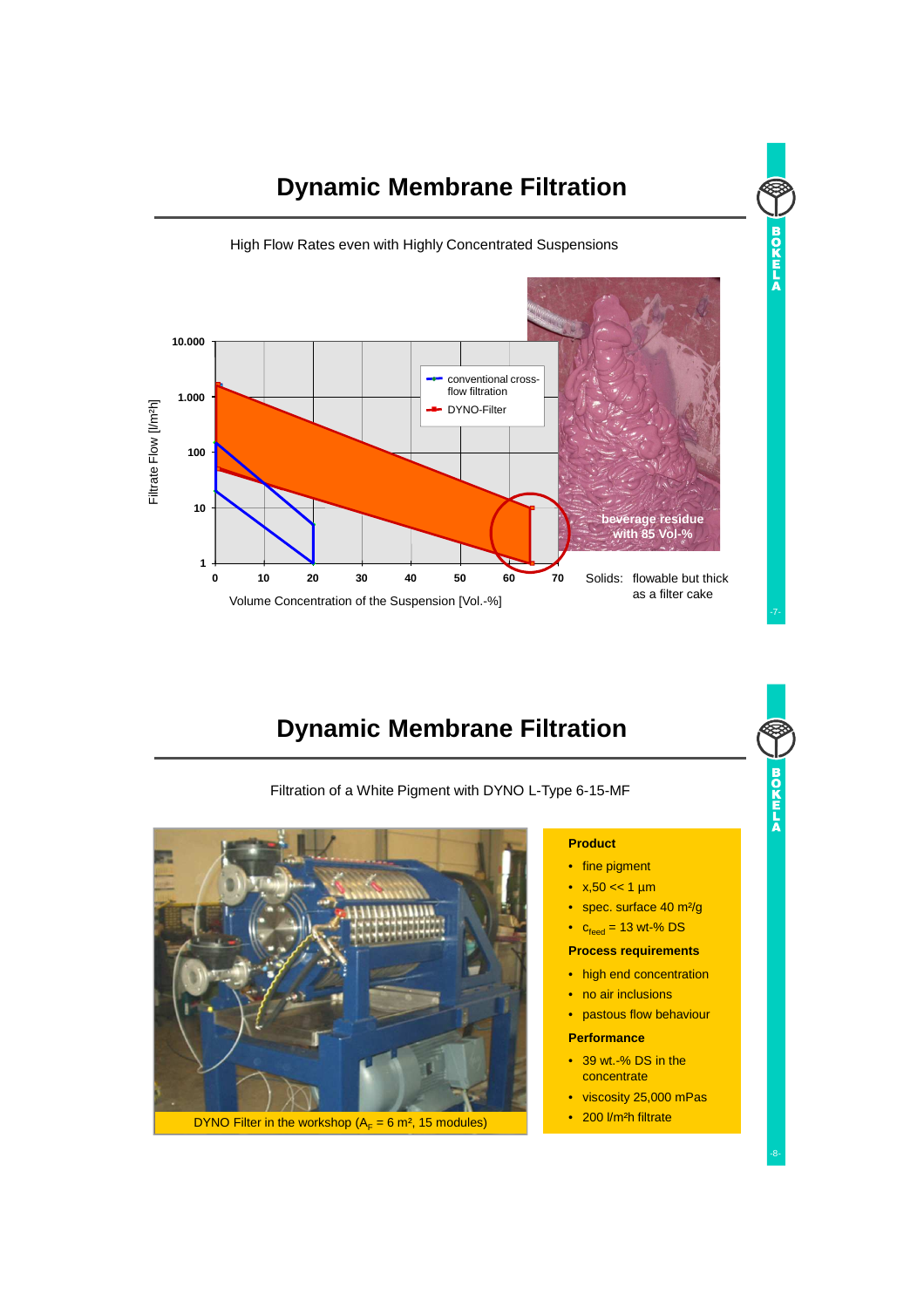## **Dynamic Membrane Filtration / Diafiltration**

DYNO Filter in Pharma Design

Washing of a micro-fine pharmaceutical suspension with salt and active ingredient



## **Dynamic Membrane Filtration**

Separation of Nano-Sized Particles

Batch Operation for Filtration & Washing

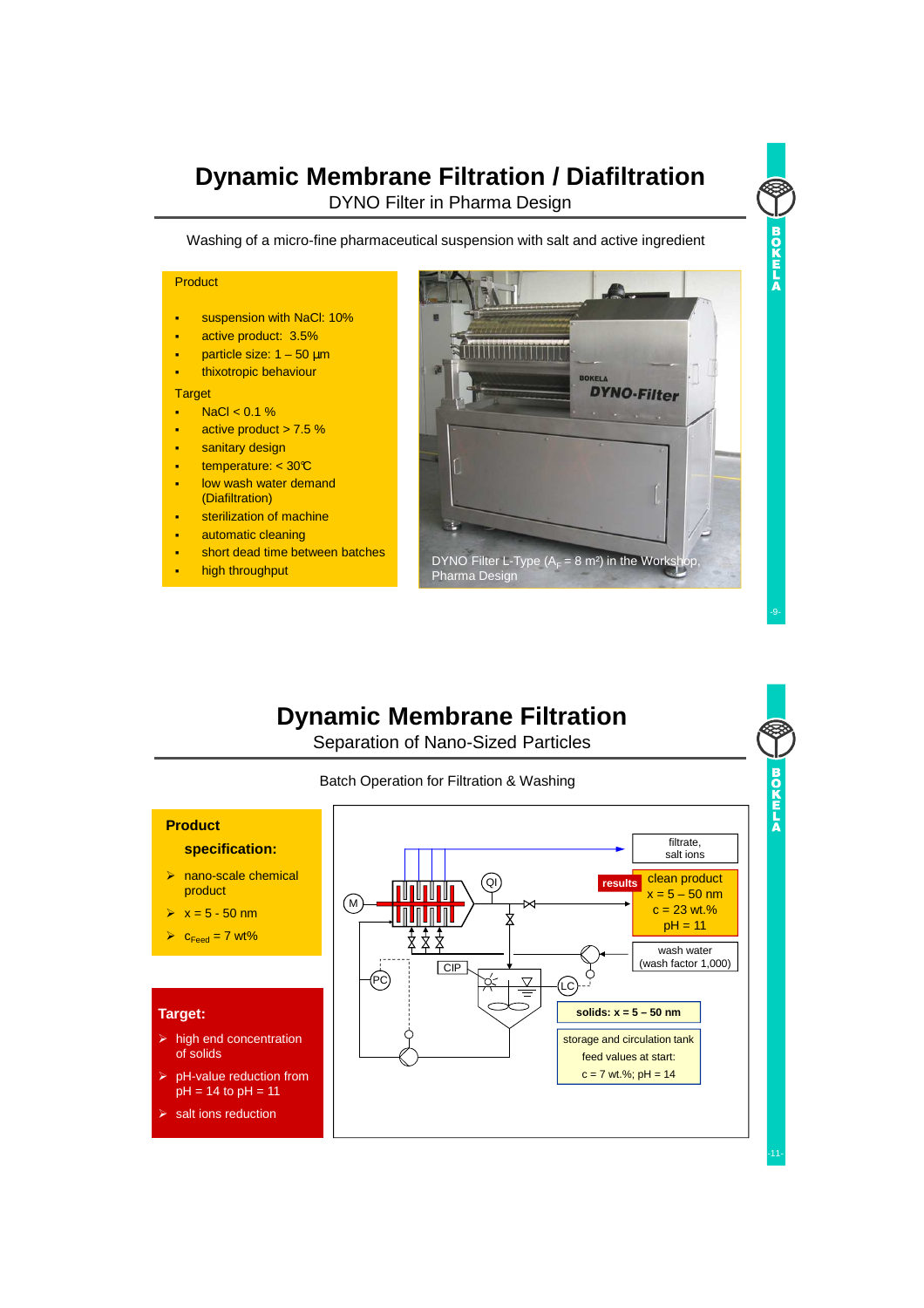## **Performance Data for Membrane Filtration**

**BOKELA** 

| <b>PRODUCT</b>                 | characteristics /<br>process features | feed<br>concentration | concentration<br>of retentate | filtrate<br>throughput                    |
|--------------------------------|---------------------------------------|-----------------------|-------------------------------|-------------------------------------------|
| industrial waste<br>water      |                                       | $[wt-%]$<br>0.3       | $[wt-%]$<br>11                | [m <sup>3</sup> /m <sup>2</sup> h]<br>0.9 |
| red mud                        |                                       | 30                    | 65                            | 0.3                                       |
| TiO <sub>2</sub>               | abrasive,<br>high porosity            | 34<br>40              | 59<br>50                      | 0.4<br>1.0                                |
| ultramarine                    |                                       | 17                    | 55                            | 0.3                                       |
| yellow pigment                 |                                       | 4.5                   | 20                            | 0.4                                       |
| molybdenum<br>orange           | high<br>intrinsic viscosity           | 5                     | 50                            | 0.75                                      |
| silica acid SiO <sub>2</sub>   |                                       | 13                    | 40                            | 0.8                                       |
| boric carbide                  | abrasive                              | 21                    | 52                            | 0.15                                      |
| glaze for ceramics             | washing out of<br>slimy contents      | 33                    | 79                            | 0.15                                      |
| calcium carbonate              | $X_{50}$ < 1 µm                       | 45                    | 70                            | 0.1                                       |
| nano scale<br>chemical product | nano particles:<br>$x = 5 - 50$ nm    | 5<br>5                | 30<br>40                      | 0.17<br>0.12                              |

## **Dynamic Sieve Filtration**

Principle of Dynamic Sieve Filtration

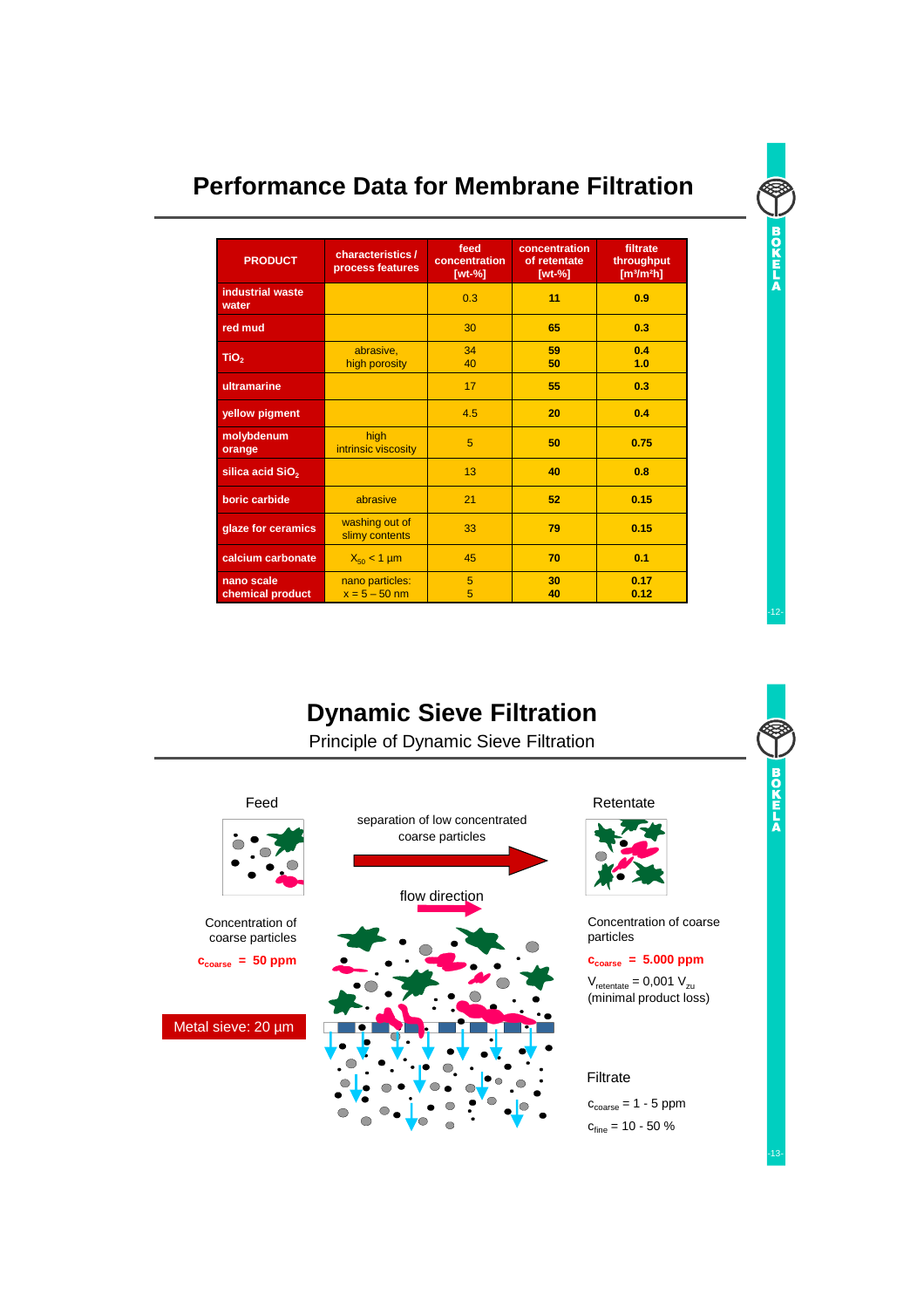## **Dynamic Sieve Filtration**



- $\triangleright$  cooling or heating during sieving
- $\triangleright$  sieving without air contact
- multi-layered sinter medium (3)  $20 - 200$   $\mu$ m

BOKELA

sieve cleaning: short-timed, pulsed backflush

## **Dynamic Sieve Filtration**

#### **Typical Applications**

- finest minerals like  $BaCO<sub>3</sub>$ , SiC, BC, etc.
- lattices
- white pigments like  $TiO<sub>2</sub>$ , CaCO<sub>3</sub>, kaolin, etc.
- polymeric dispersions
- emulsions, dispersions in the food industry like chocolate, cocoa butter, mayonnaise, etc.
	- downstream from colloid or ball mills or similar comminution technologies

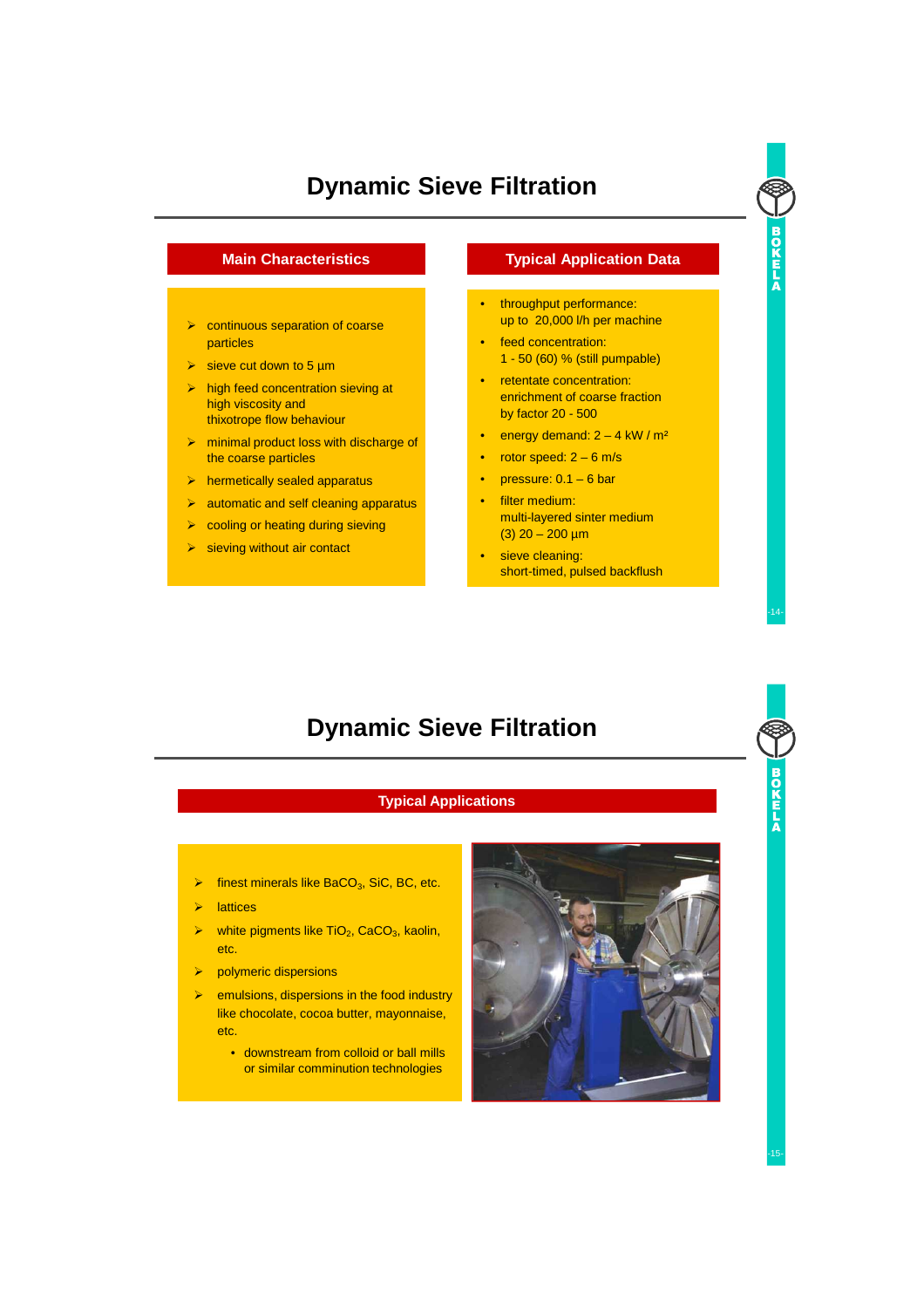## **DYNO Sieve Filter**

for High Viscous Polymeric Suspension

### **Process Demands**

#### **Product specification:**

- $\triangleright$  highly viscous polymeric suspension of 2 liquid components with suspended organic solids
- $\triangleright$  solids consistency: soft with changeable form
- $\triangleright$  feed concentration  $(a + b)$ 
	- a)  $x = 2 10 \mu m$ : 30 Vol-%
	- b)  $x = 10 500 \mu m$ : 10 1,000 ppm

#### **Target(s):**

- separation of the coarse particles
- sieve cut of 20 µm

no dilution

#### **Apparatus demands:**

- > continuous process
- $\blacktriangleright$  automatic discharge of the coarse fraction  $(> 20 \mu m)$

**BOKELA** 

**BOKELA** 

- $\triangleright$  minimum filter throughput: 4 m<sup>3</sup>/h
- **EXECUTE:** hermetically closed apparatus with little space demand
- > explosion protection
- feed control via feed pressure control range: 50 - 100 % of throughput
- > automatic operation, automatic startup and shut-down
- $\triangleright$  self-cleaning apparatus
- $\triangleright$  solvent resistant materials

## **DYNO Sieve Filter**

for High Viscous Polymeric Suspension

| Performance Data of a 12 m <sup>2</sup> DYNO Filter |                    |  |  |  |  |
|-----------------------------------------------------|--------------------|--|--|--|--|
|                                                     |                    |  |  |  |  |
| feed pressure<br>⋗                                  | 1.5 <sub>bar</sub> |  |  |  |  |
| feed concentration                                  | $30$ Vol.-%        |  |  |  |  |
| viscosity<br>➤                                      | 1,000 mPas         |  |  |  |  |
| • viscosity of water                                | 1 mPas             |  |  |  |  |
| sieve cut<br>⋗                                      | $20 \mu m$         |  |  |  |  |
| concentration of coarse particles                   | $(x > 20 \mu m)$   |  |  |  |  |
| • in the feed                                       | 20 ppm             |  |  |  |  |
| • in the concentrate                                | 5,000 ppm          |  |  |  |  |
| • in the filtrate                                   | $< 5$ ppm          |  |  |  |  |
| filtrate throughput<br>⋗                            | $4,000$ I/h        |  |  |  |  |
| regular sieve maintenance                           | > 1 year           |  |  |  |  |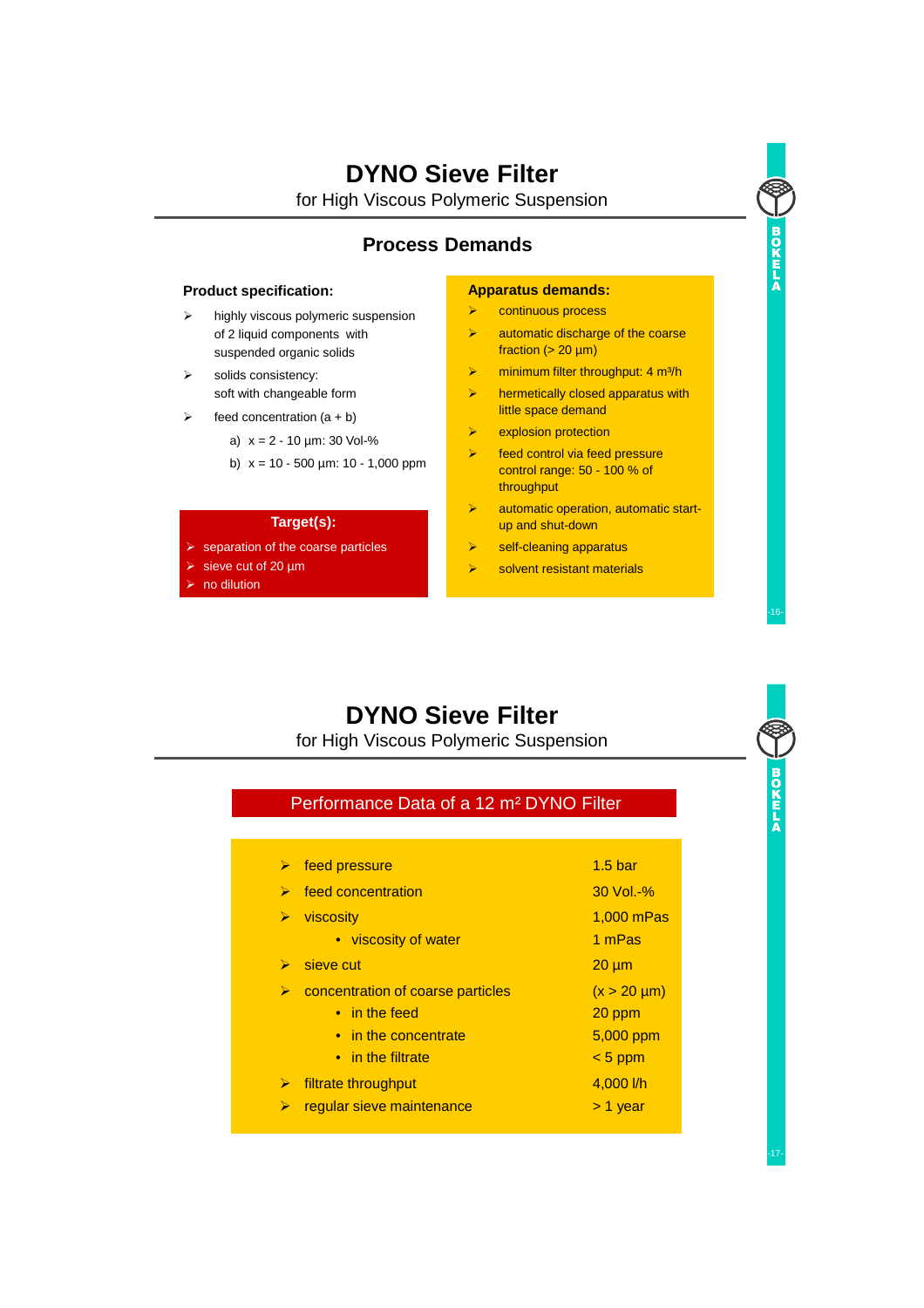**Machine Sizes**

**PLEXOR** 

**BOKEN** 

| <b>Type</b>                             | <b>Filter Area</b> | No. of Filter<br><b>Modules</b> | <b>Filter</b><br><b>Diameter</b> | <b>Drive</b> |
|-----------------------------------------|--------------------|---------------------------------|----------------------------------|--------------|
|                                         | [m <sup>2</sup> ]  | $[\cdot]$                       | [mm]                             | [kW]         |
| Lab<br><b>Membrane / Sieve</b>          | 0.013              | 1                               | 145                              | 0.5          |
| <b>Pilot</b><br><b>Membrane / Sieve</b> | 0.13               | 5                               | 145                              | 3            |
| s<br><b>Membrane / Sieve</b>            | 0.4                | 10                              | 200                              | < 5.5        |
| M<br><b>Membrane / Sieve</b>            | 1.8                | 12 <sup>2</sup>                 | 335                              | < 15         |
| <b>Membrane / Sieve</b>                 | 8/4.8              | 20/12                           | 550                              | $\leq 55$    |
| <b>XL</b><br><b>Sieve</b>               | 12                 | 12                              | 850                              | $\geq 45$    |

**Machine Sizes**